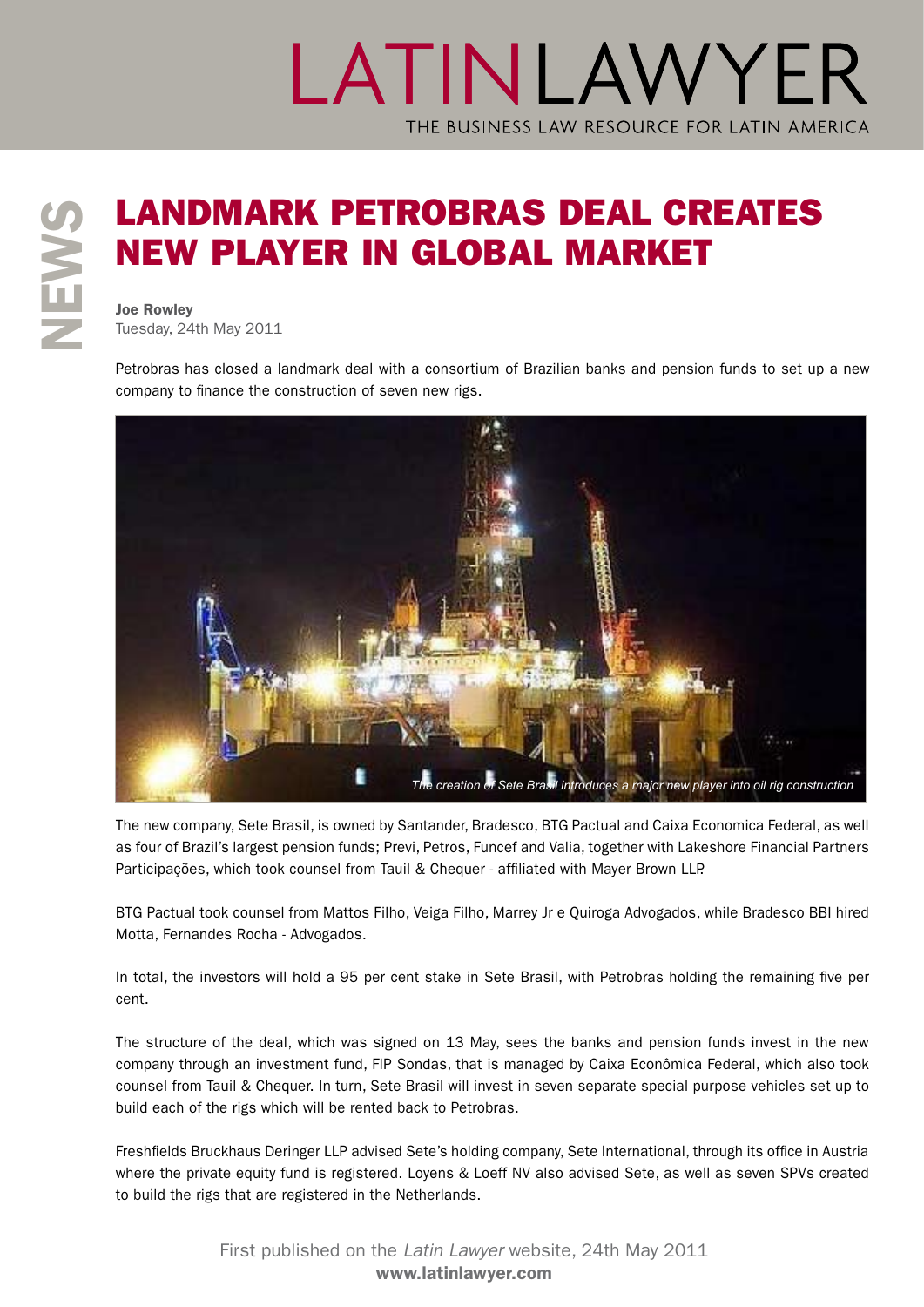Santander, which was also hired by Petrobras as financial advisor to structure the deal as well as being an investor, turned to Souza, Cescon, Barrieu & Flesch Advogados. Counsel to Santander's investment arm was provided turned to Souza, Cescon, Barrieu & Flesch Advogados. Counsel to Santander's investment arm was provided by Vieira, Rezende, Barbosa e GuerreiroAdvogados.

Petrobras's decision to create a separate company is widely seen as a way for the company to protect its balance sheet, as well as a response to stricter local content rules imposed by the Brazilian government during the construction phase of the rigs - measures that coincided with the discovery of up to 100 billion barrels of pre-salt oil in 2007.

"Petrobras wanted to keep the structure off balance sheet, so we structured the project in a way to support Petrobras' interests and demands, says Miriam Signor, partner at Souza Cescon who worked on the deal for the last two years and was responsible for structuring the project. "The result is that after these rigs are ready, Sete Brasil will become one of the biggest players in rig charter in the [global] market."

All seven rigs will be built by the Estaleiro Atlantico Sul shipyard and be rented back to Petrobras.

It is estimated that they will be operational by 2015, with the Brazilian media reporting that if successful, the structure could be used by Petrobras to commission a further 21 rigs.

Eduardo Soares, partner at Tauil & Chequer has been regular counsel to Caixa Econômica Federal for the last four years and was brought into the deal in January. He says the government's requirement that the rigs be built in Brazil added "another point of complexity" to the transaction due to the shipbuilding industry having little experience of building rigs from scratch.

"The main objective of this transaction is to allow Brazilian contractors the opportunity to be in this business," he says, adding that he thinks the deal represents and "important first step" in the Sete Brasil becoming an important world player in rig building.

"There were many, many contracts that we executed - over 7,000 pages in total - both corporate and operational, and I think this was the biggest challenge faced by all the firms in the transaction," he says. "In a short period of time we had to discuss, negotiate, and reach an agreement over a lot of contracts, so it's definitely a landmark project."

Luiz Leonardo Cantidiano, partner at Motta Fernandes who is regular counsel to Bradesco, agrees: "The main difficulty was the large number of investors, all with different interests, as well as the number of the documents which had to all tie together," he says.

He adds that as well as the investment agreement, the by-laws of the private equity fund and all the agreements between the investors within the private equity fund, there were also the by-laws of Sete Brasil, the shareholders agreement, and the by-laws of the special purpose companies - which all had to be discussed with the other parties within 45 days.

"It's very unusual to have a deal structured like this one," he says. "In this case, it is a start-up company that will have equity and will have to obtain finance in order to construct the rigs."

> First published on the *Latin Lawyer* [website, 24th May 2011](http://www.latinlawyer.com/news/article/41928/landmark-petrobras-deal-creates-new-player-global-market/) www.latinlawyer.com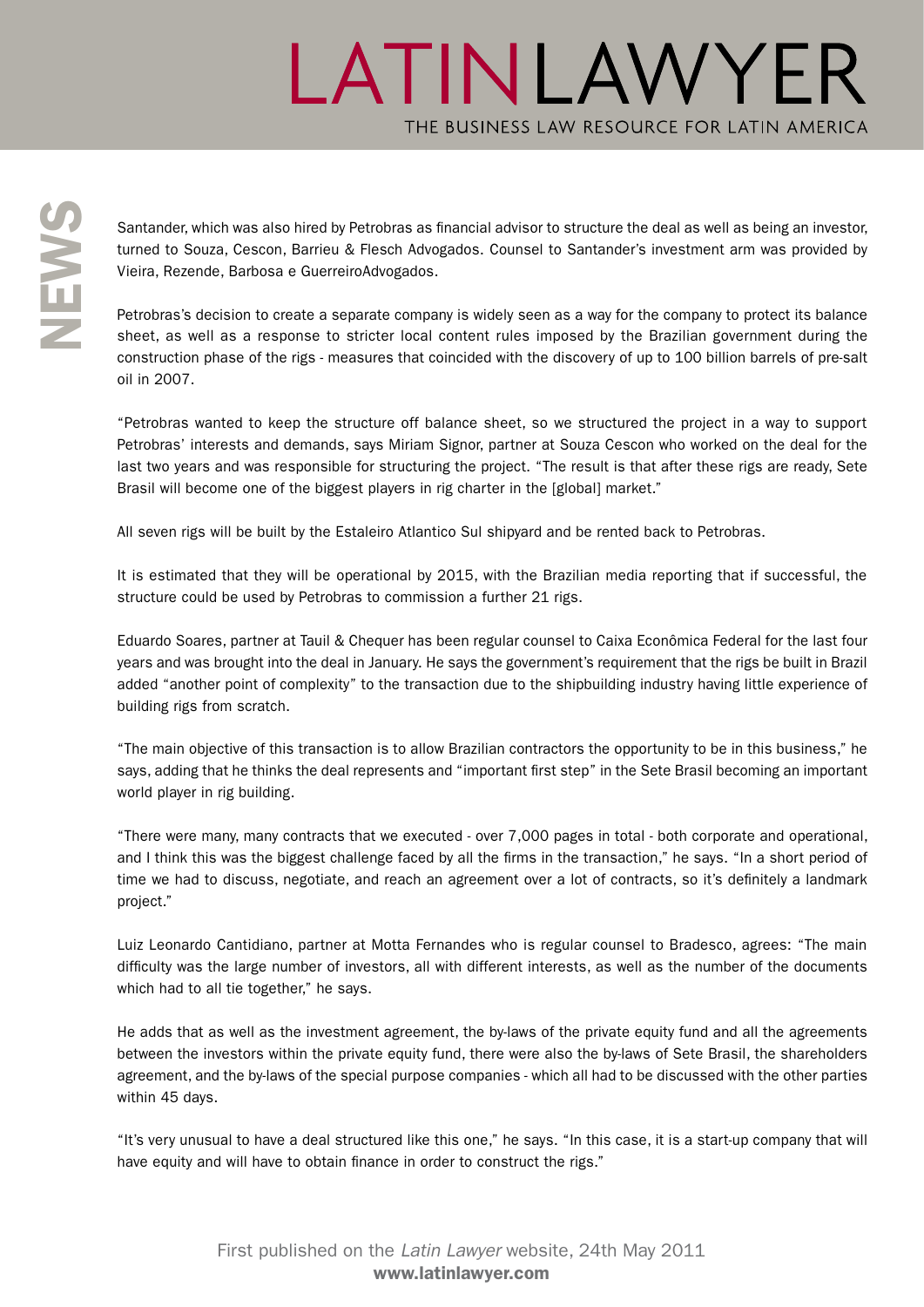The estimates the total value of the seven rigs to be "around US\$5 billion." Other press reports speculate that it<br>is likely that financing for the rigs will be obtained through an IPO by Sete Brasil which will occur with is likely that financing for the rigs will be obtained through an IPO by Sete Brasil which will occur with two to three years.

### Counsel to Santander

In-house counsel to Santander Advisor - Mara Regina Lima Alves Garcia and Alexandre Henrique Graziano

Souza, Cescon, Barrieu & Flesch Advogados

Partners Luis Souza, Gyedre Oliveira, Paulo Padis and Miriam Signor and associates Alessandra Zequi, Daniel Fazio, Fernanda Ribeiro, Marina Capeto, Érika Carvalho, Lucas Costa, Laercio Munechika, Thiago Wscieklica

#### Counsel to Sete Brasil Participações

In-house counsel Sete Brasil - Isabela Faria

In-house counsel to Petrobras - Igor Muniz, Guilherme Drago, Nina Laporte and Ana Carolina Carvalho

#### Austria

Freshfields Bruckhaus Deringer LLP

Partner Maria Pfluegl and associate Patrick Schinnerl

#### **Netherlands**

Loyens & Loeff NV

Partners Bart Le Blanc and Michiel van Kempen and associates Bastiaan Cornelisse, Renée Alberts and Jeannette Van Rees

#### Counsel to Caixa Econômica Federal and pension funds

In-house counsel to PREVI - Marcelo Coelho de Souza and Marcio de Oliveira Gottardo

In-house counsel to PETROS - Cristiano Borges Castilhos

In-house counsel FUNCEF - Paulo Roberto Soares, Iurie Cezana Cipriano and Laila Jose Antonio Khoury

In-house counsel VALIA - Lygia Avena and Lana Belfort

Tauil & Chequer - affiliated with Mayer Brown LLP

Partners Bruno Werneck, Christiano Chagas and Eduardo Soares, and associates Marcela Figueiro and Ana Luiza Abdalla

> First published on the *Latin Lawyer* [website, 24th May 2011](http://www.latinlawyer.com/news/article/41928/landmark-petrobras-deal-creates-new-player-global-market/) www.latinlawyer.com